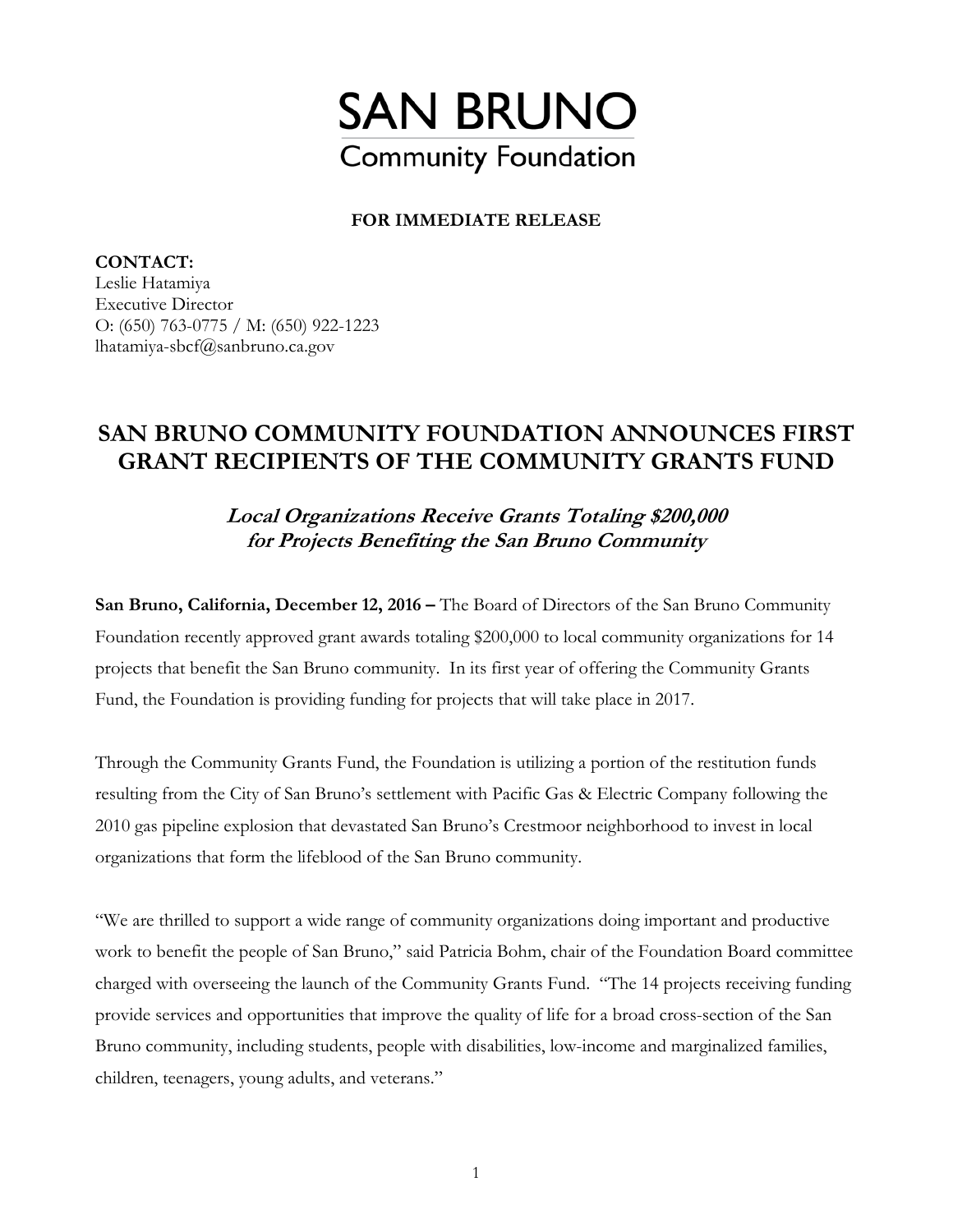The grantees were selected from a competitive pool of grant applications that were received by the program's September 30, 2016, deadline. A review panel of volunteers, including community members and individuals with grantmaking and nonprofit experience, reviewed and evaluated the applications, ultimately recommending that the Board approve grants to the 14 projects. In its evaluation, the panel considered five primary criteria, including the benefits of the proposed project to the San Bruno community, the proposal's alignment with one of the Foundation's identified focus areas, project methodology and budget, the requested grant amount in related to anticipated community benefit, and the applying organization's track record, stability, and financial health.

The grant awards, which range in size from \$25,000 to \$1,000, include:

- \$1,000 to the American Cancer Society/Relay for Life to provide services to San Bruno cancer patients and caregivers;
- \$19,180 to the Capuchino High School Alumni Association to support the revitalization of music education and community performance at Capuchino High School and kick start Capuchino Music Boosters;
- \$12,074 to the Center for Independence of Individuals with Disabilities to fund emergency preparedness efforts for the disabled and elderly community in San Bruno;
- \$6,246 to the Edgewood Center for Children and Families to provide arts education and programming to at-risk young adults at Edgewood's San Bruno Drop-In Center;
- \$1,500 to Parent Boosters of 72 to provide financial assistance to Boy Scouts in Troop 72 working on Eagle Scout projects that benefit the San Bruno community;
- \$10,000 to Peninsula Association for Retarded Children and Adults (Parca) to support program operating costs for REACH, an inclusive, licensed day- and after-school program for children with and without developmental disabilities;
- \$25,000 to Project Read/City of South San Francisco to continue and expand literacy services to low-income San Bruno parents and children with Learning Wheels, Project Read's literacy van;
- \$10,000 to Prospects Basketball Academy to fund uniforms and scholarships for low-income participants in Prospects' San Bruno girls basketball program;
- \$14,000 to the San Bruno Education Foundation to improve Parkside Intermediate School's music program through the purchase of musical instruments and the creation of specialty performance groups;